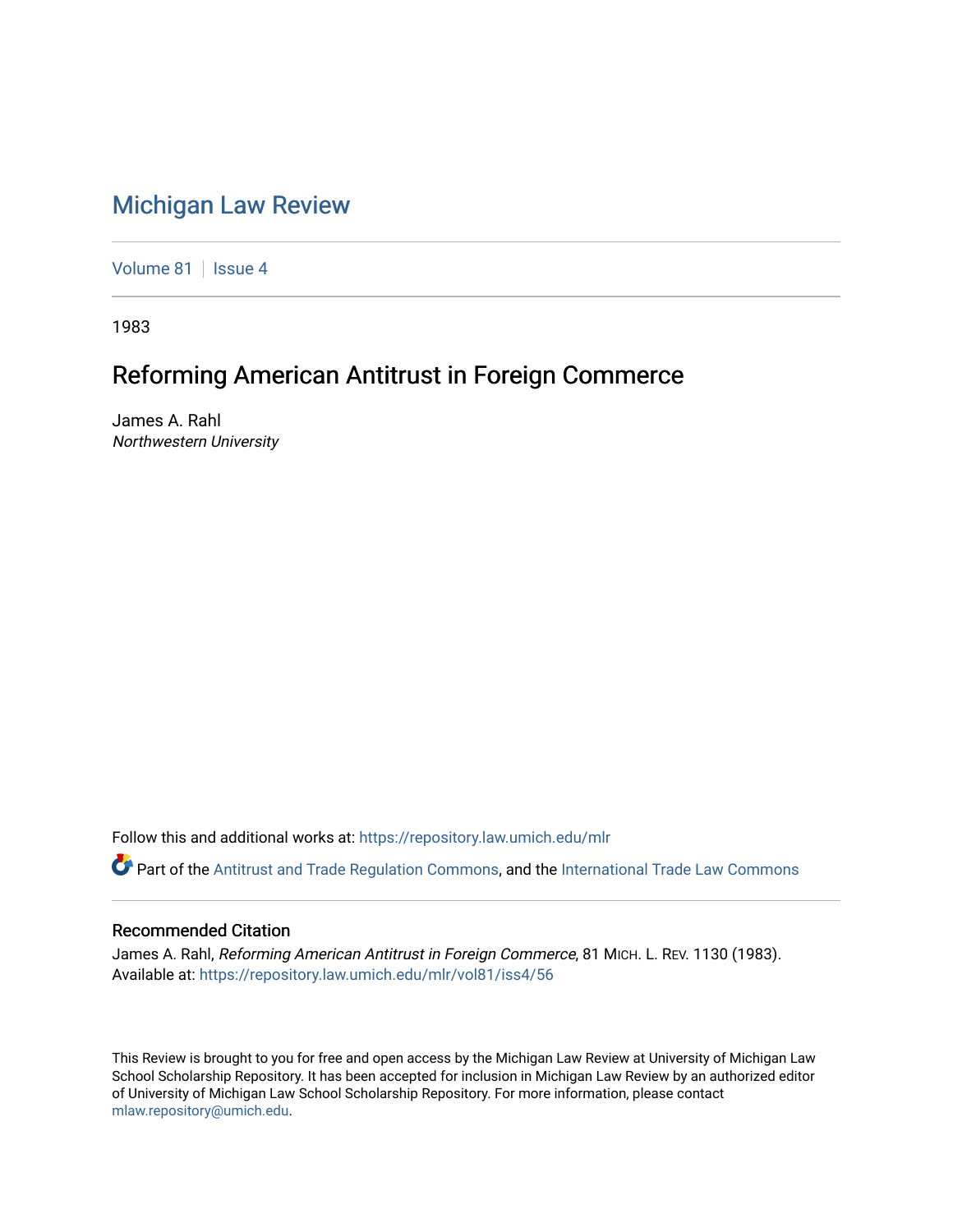# **REFORMING AMERICAN ANTITRUST IN FOREIGN COMMERCE**

### *James A. Rahl\**

ANTITRUST AND AMERICAN BUSINESS ABROAD (Second Edition). By *James R Atwood* and *Kingman Brewster.* Colorado Springs: Shepard's/McGraw-Hill. 1981. Two volumes and 1982 Supplement Pp. xxxix, 359, 411. \$120.

American antitrust law today is undergoing broad reexamination, comparable in importance to the events leading to the Clayton and Federal Trade Commission Acts of 1914, and to the great growth of the immediate pre- and post-World War II years. The present movement goes in other directions, however, toward less strict rules and more relaxed enforcement.

Antitrust applied to foreign trade is especially vulnerable. The argument is always present that the rules for American business abroad should be less demanding than at home because of foreign competition and differing foreign laws, and the argument  $-$  always plausible in extreme cases  $-$  is especially popular in times of economic recession. Even during the boom period after World War II, foreign commerce enforcement, despite great successes against an array of seriously damaging international cartels,<sup>1</sup> underwent repeated attacks at home and, of course, abroad. These attacks were largely unsuccessful at the time, but they left their mark. With the domestic boom gone, antitrust applied to foreign commerce is losing ground. The exemptions that became law in October 1982<sup>2</sup> are a drastic

2. The Foreign Trade Antitrust Improvements Act amended the Sherman Act and the Federal Trade Commission Act to exempt restraints of competition involving U.S. exports, subject to certain qualifications. Act of Oct. 8, 1982, Pub. L. No. 97-290, tit. IV, 96 Stat. 1233, 1246-47. Title III of the same legislation, known as the Export Trading Company Act, provides a complex procedure for issuance of certificates by the Secretary of Commerce which give antitrust exemption for export activities. Act of Oct 8, 1982, Pub. L. No. 97-290, tit. III, 96 Stat. 1233, 1240-45 (to be codified at 15 U.S.C. §§ 4011-4021). The two provisions were originally competing bills, and an impasse was resolved in conference by enacting both of them, reminiscent of a similar occurrence as to the Robinson-Patman Act, Sections 2 and 3. *See*  S.734, 97th Cong., 2d Sess., CONG. REc. (1982); H.R. 5235, 97th Cong., 2d Sess., CoNO. REC, (1982); Robinson-Patman Act, ch. 592, §§ 2, 3, 49 Stat. 1526, 1527-28 (1936) (codified at 15

<sup>\*</sup> Owen L. Coon Professor of Law, Northwestern University. B.S. 1939, J.D. 1942, Northwestern University. - Ed.

l. In the period 1940-1949, about 60 cases were filed by the United States against international cartels, all of which had American members, or members who were controlled by American interests. The Government won or settled almost all of the cases. The result of taking U.S. firms out of the cartels, as well as enjoining some foreign firms, was to destroy the cartels or greatly curtail their operations. See Rahl, *International Cartels and Their Regulation*, in COMPETITION IN INTERNATIONAL BUSINESS 240 (0. Schachter & R. Hellawell eds. 1981). *See also* w. FUGATE, FOREIGN COMMERCE AND THE ANTITRUST LAWS 507-25 (2d ed. 1973). As Atwood and Brewster recognize, the cases were a natural result of the general revival of antitrust policy in the later 1930's and were only in part associated with economic warfare during World War II. P. 32.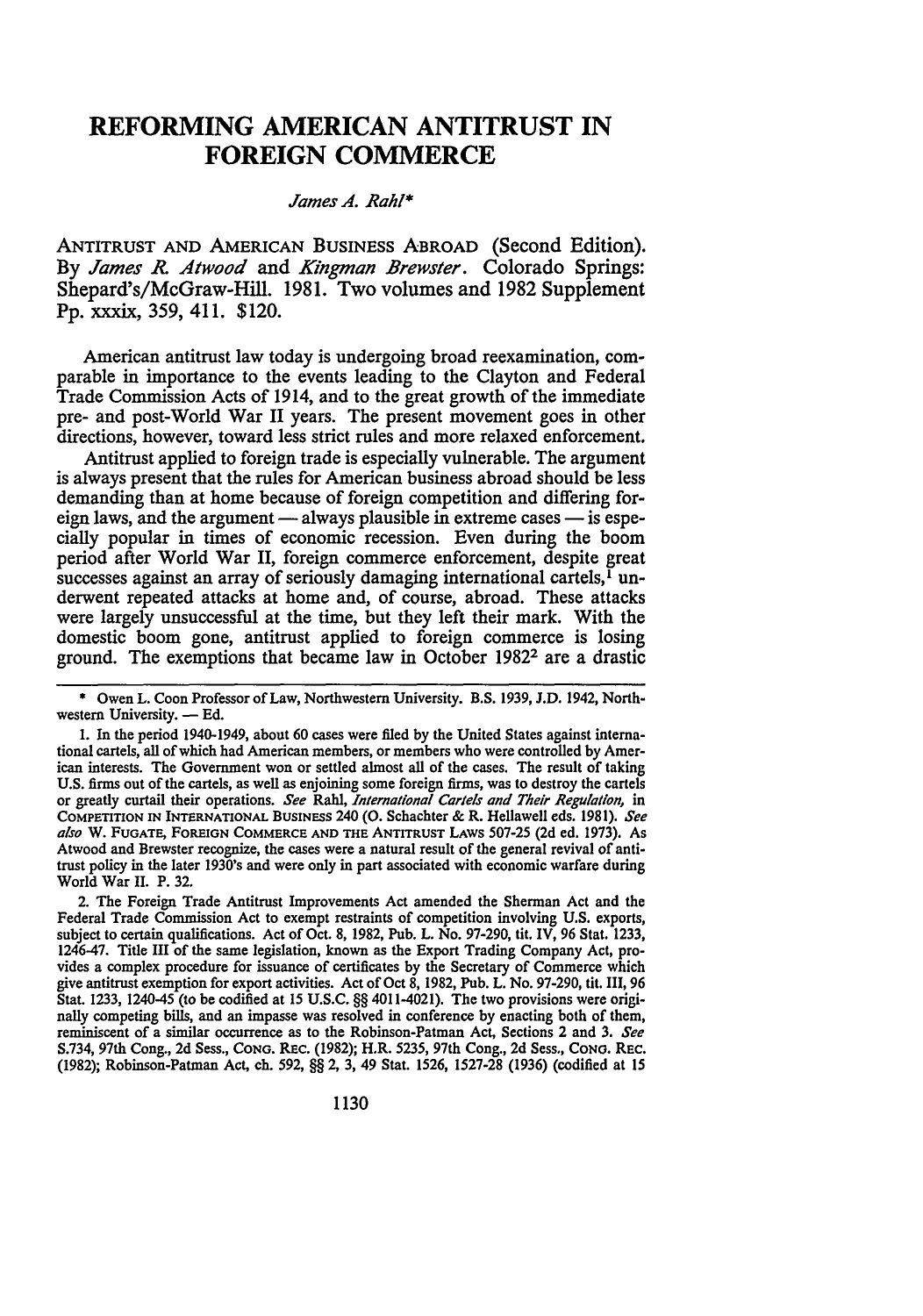step, and there may be more legislation of this kind.

#### THE TREATISE IN GENERAL - PRESCRIPTIONS FOR CHANGE

The second edition of Kingman Brewster's influential first edition of 1958 thus comes on the scene at a critical point. The co-authors, James **R.**  Atwood and Mr. Brewster,<sup>3</sup> have entered the controversy in a two-volume effort to influence reform of the law. The first edition itself had made some important suggestions. The Preface to this edition states that these volumes are "more forthrightly prescriptive than the prior book" (p. iii), and indeed they are.

The treatise  $-$  almost double the size of the first  $-$  is devoted throughout to an effort to revise the approach, largely through changes in the way prosecutors, administrators and judges exercise their discretion (p. iii). Principal among the problems, the authors believe, are the aggravation caused to foreign governments by some of our doctrines and procedures, thus damaging our international relations, and the harm to American business interests believed to be caused by too much uncertainty in the law and by the excessive extraterritorial scope of some of its doctrines. The authors are not hostile to the basic purposes of antitrust in domestic markets. But the book is negative as to antitrust in foreign commerce, except where harm to domestic consumers or "export opportunities" of U.S. traders is shown. The proposition that competition is itself the main force to be guarded for its own value in export-import commerce, as well as domestic commerce, is neither accepted not rejected. Explicit analysis of the concepl is not given. In important ways, the authors think that antitrust has been going too far internationally and, with some exceptions, their specific recommendations are for pulling in the horns.

In addition to policy, these volumes also undertake to state existing rules and principles for the benefit of judges and practitioners. In the middle of the work, roughly Chapters 5 to 12, the preponderance of discussion is expository, although interwoven with policy arguments as well. The serious reader will find a good discussion of significant doctrines, supported by excellent research and citations, often followed by useful advice. Complex and technical areas such as personal jurisdiction over foreign parties, discovery abroad, foreign government involvement, restrictions in foreign licensing of industrial property rights,4 and foreign mergers and joint

U.S.C. §§ 13, 13a (1976)). The two laws have similar objectives and would provide partially overlapping exemptions. For general discussion, see Hawk, *Intematlona/ Antltrust Polley and the 1982 Acts: The Contlnulng Need for Reassessment,* 51 FORDHAM L. REV. 201 (1982).

3. The Preface to the second edition written by Mr. Brewster while he was still United States Ambassador to the United Kingdom, states that this edition is "in every sense the work of James Atwood." The format follows Brewster's first edition, and some of the analysis, phraseology, and ideas are from that edition. Mr. Brewster read and commented on the various chapters. P. iii.

4. The discussion of industrial property licensing is good, subject to a small correction in that it says that trademark licensing under U.S. law is limited by a provision in the Lanham Act, to "related companies." vol. 2, P. 53 n.199. Trademark licensing is broadly permitted under the case law, however, subject to the requirement that the licensor control the nature and quality of the product or service. *See* B. PATIISHALL & D. HILLIARD, TRADEMARKS, TRADE IDENTITY AND UNFAIR TRADE PRACTICES § 3.5 at 3-56 (1974).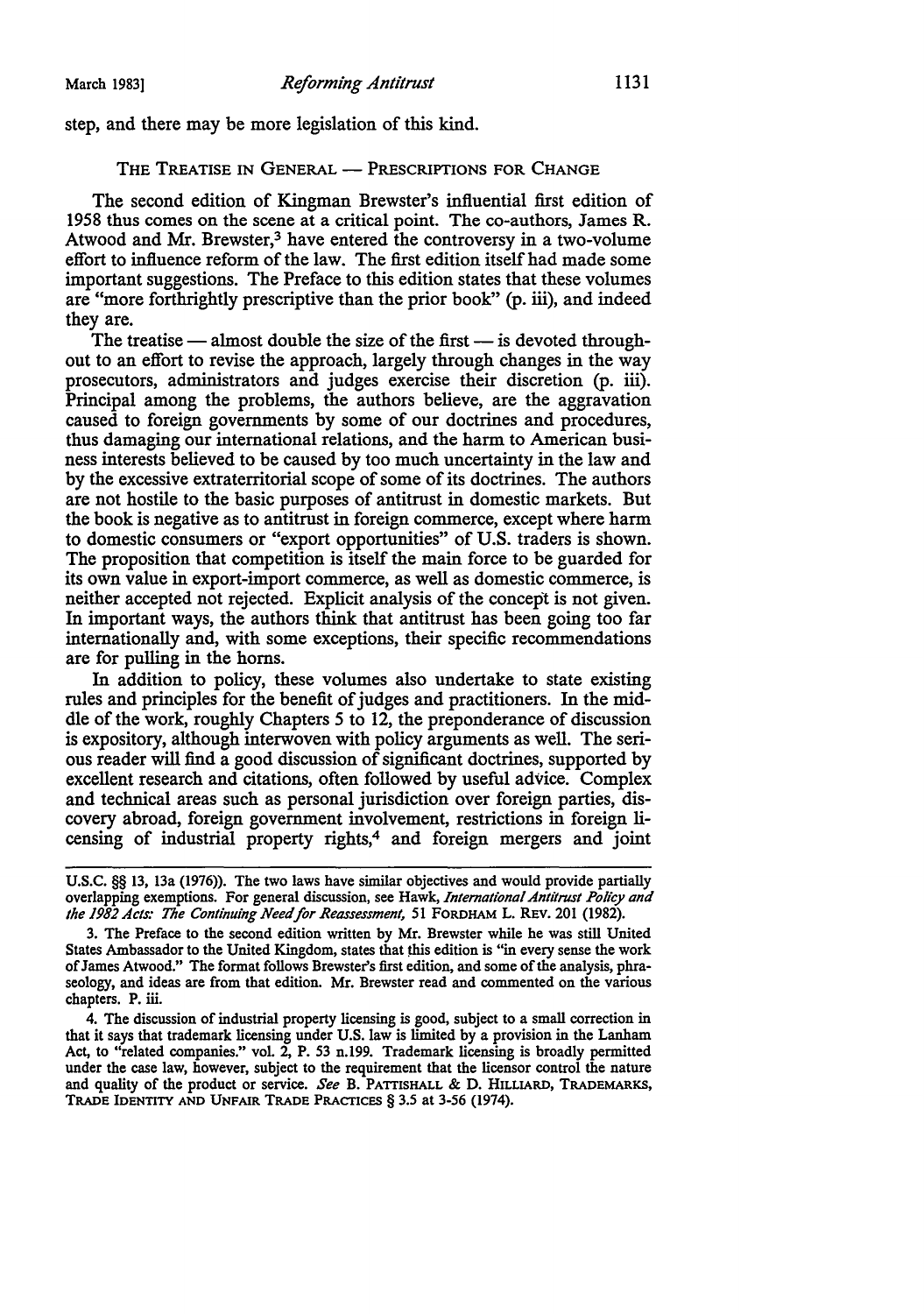ventures are helpfully treated, as well as other traditional areas. There is also a useful chapter on antitrust and regulation of foreign trade (ch. 3). Mr. Atwood's practical experience is doubtless reflected here, just as the foreign policy observations of the book reflect both Mr. Brewster's diplomatic experience in London and Mr. Atwood's former service as a State Department lawyer.

Combining policy views with doctrinal statements has some risks. It is difficult to avoid relying on one's statements of what the law ought to be in defining what the law is on some matters. For example, in the discussion of export cooperation, it is said that there is serious doubt that the legal rules prohibit otherwise very risky horizontal price fixing in export sales (vol. I, pp. 185, 282). This is based on the authors' repeated policy contention that the Sherman Act should not reach arrangements which, under their analysis, have impact only in foreign markets. That contention could be what the law should be, but it falls quite short of being an established rule on which clients can safely rely and is contrary to the rationale of several leading cases. At the end of the book in their conclusions and recommendations, the authors acknowledge that this is not established law by arguing that it should become established as such (vol. 2, p. 351). Another example is the *Alcoa* intent-plus-effect test for subject matter jurisdiction over foreigners acting abroad.5 The tone of the discussion seems sufficiently critical that one might believe the decision to be no longer a reliable guide (vol. I, pp. 146-56). In the end, however, the authors endorse it in tightly stated form, but coupled with the qualifications of the *Timberlane* "comity" principle (vol. 2, p. 349).<sup>6</sup>

In view of such hazards, readers would find it useful to read the last pages of the second volume first (Chapters 18 and 19), where the authors' recommended policy approaches are summarized, before going to the beginning; there is no need to treat the work as one would a mystery story.

#### THE AUTHORS' SPECIFIC RECOMMENDATIONS

The final recommendations (vol. 2, pp. 348-55) are well-stated, and in this reviewer's opinion are sensible as far as they go, with two major exceptions — those pertaining to comity and to export jurisdiction. They are discussed below in the order in which they appear in the book.

*Personal Jurisdiction.* The authors endorse the present broad approach to personal jurisdiction and even would strengthen it somewhat. Rules governing discovery abroad, however, are not dealt with in the recommendations, although they are discussed earlier in the text (Chapter 15). The recommendations thus omit the most frequent cause of foreign government umbrage and protest, and of practical difficulty for American litigants, as the history of the recent Uranium Cartel proceedings shows.

*<sup>5.</sup> See* United States v. Aluminum Co. of America, 148 F.2d 416, 443-45 (2d Cir. 1945).

<sup>6.</sup> Timberlane Lumber Co. v. Bank of America, 549 F.2d 597 (9th Cir. 1976). This case adopted the comity principle as one of three steps to be taken in determining the existence of subject matter jurisdiction over conduct abroad. Another case relied upon by Atwood & Brewster is Mannington Mills, Inc. v. Congoleum Corp., *595* F.2d 1287 (3d Cir. 1979). Vol. I, p. 162. This decision used comity to determine whether to exercise jurisdiction after it was found to be present, a distinction not emphasized in the book.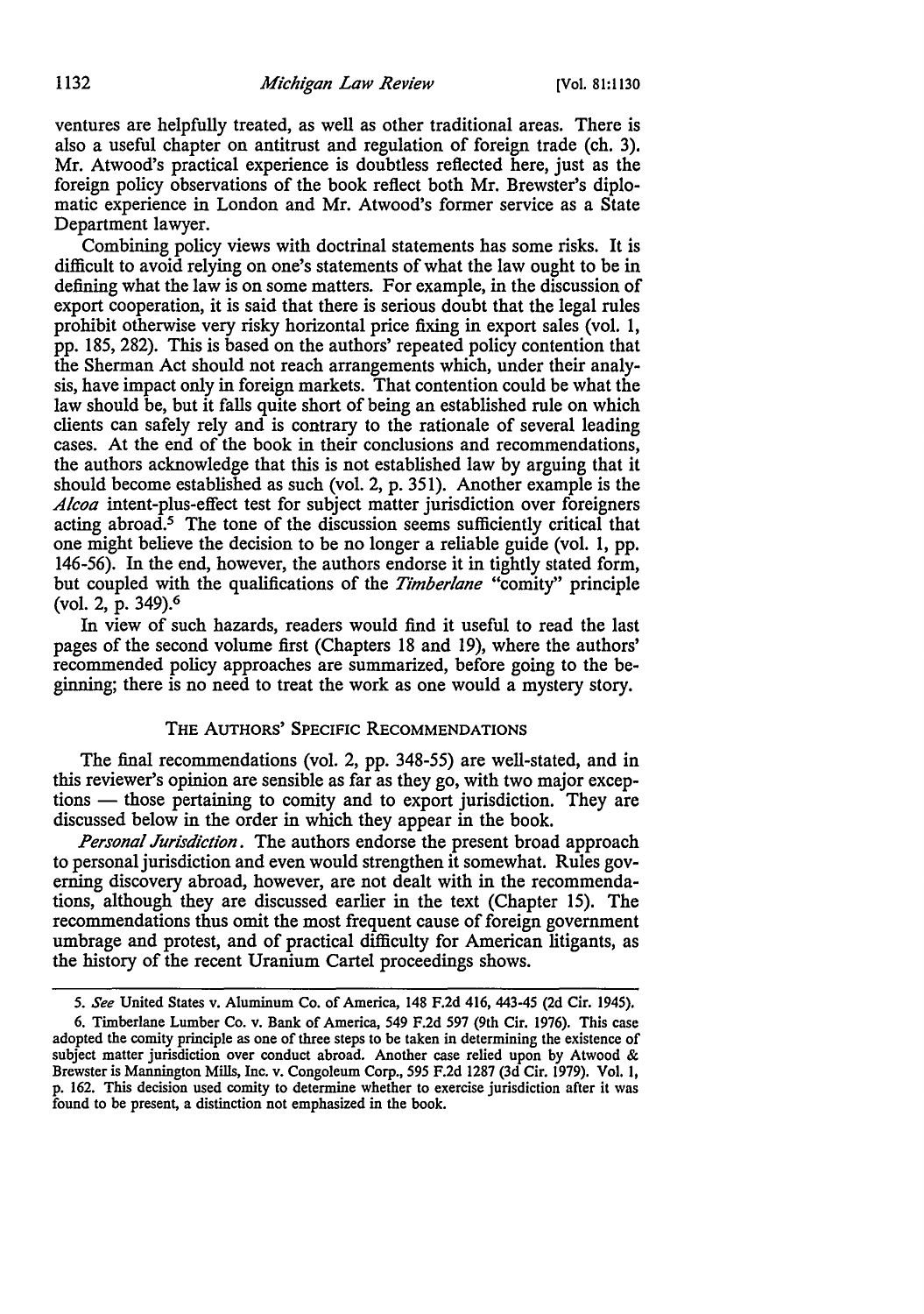*Comity.* The treatise fully endorses use of comity principles in decisions to prosecute and in judicial determination of jurisdiction, liability, and remedy, laudably reducing to six the number of factors to be weighed. Earlier in the text discussion, the comity approach is explored fully, and its virtues as well as some of the questions involved in its use are outlined (vol. I, p. 159). The first edition argued for such an approach, $7$  and the authors are understandably pleased that several federal courts recently have adopted it. Both editions have used a rather unfortunate phrase, "jurisdictional rule of reason," to describe a flexible comity approach.<sup>8</sup> We have enough difficulty with the meaning of the rule of reason in substantive law without loading the quite different jurisdictional issues upon it as well. The treatise derives some support for it from Section 40 of the A.LI. *Restatement (2d)* of *Foreign Relations Law* of *the United States,* but does not note that section 40 is addressed to exercise of enforcement jurisdiction, not determination of subject matter jurisdiction.

Others should take a more critical look at comity. It is almost ungentlemanly to say so, but there are serious problems. Two objections are not fully faced by the authors. One is the difficulty of justifying such an exercise of judicial discretion to rob a plaintiff of a cause of action in the face of the language of Section 4 of the Clayton Act, which unequivocally gives a right of action. If that can be rationalized — it would seem to this reviewer that a statutory change would be necessary - one still faces another problem of how a court can competently administer such a complex and wideranging discretion, involving the weighing of different foreign and American interests. As a Canadian judge has said on this question, "I feel that this is not a good area for the judiciary."<sup>9</sup>

The main argument for comity, of course, is that it is good international relations. Yet it is doubtful that those nations which protest our present policies and practices will be properly impressed. Comity fails to meet the trenchant objection to alleged invasion of sovereignty in the mere act of bringing foreign defendants into court to be dealt with in the discretion of an American judge. It also fails to meet the criterion of greater certainty in the law which the authors set for good antitrust policy in foreign commerce (vol. 1, pp. 14-15). The doctrine obviously brings more uncertainty.

*Alcoa and the Effects Test.* Subject to comity requirements, the authors support use of the *Alcoa* test for conduct by foreigners abroad, without use of the inflammatory case-name. It is carefully stated, but not really changed. It is cast in the role of a test which must be met as a *sine qua non*  after comity is practiced, rather than as a positive and embracing assertion. Perhaps this newer context will diminish slightly the foreign emotional response, but it is doubtful that the intellectual bombardment against *Alcoa*  will be much affected. The authors would not absolutely require conduct in U.S. territory by the foreigners to be prosecuted, and thus the key requisite

<sup>7.</sup> K. BREWSTER, ANTITRUST AND AMERICAN BUSINESS ABROAD 301-06 (1958).

<sup>8.</sup> P. 336; K. BREWSTER, *supra* note 7, at 446.

<sup>9.</sup> Blair, *The Canadian Experience,* in PERSPECTIVES ON THE EXTRATERRITORIAL APPLICA-TION OF U.S. ANTITRUST AND OTHER LAW 65, 67 (J. Griffin ed. 1979) (originally delivered as an address to the International Law Section at the 1978 Annual Meeting of the American Bar Association).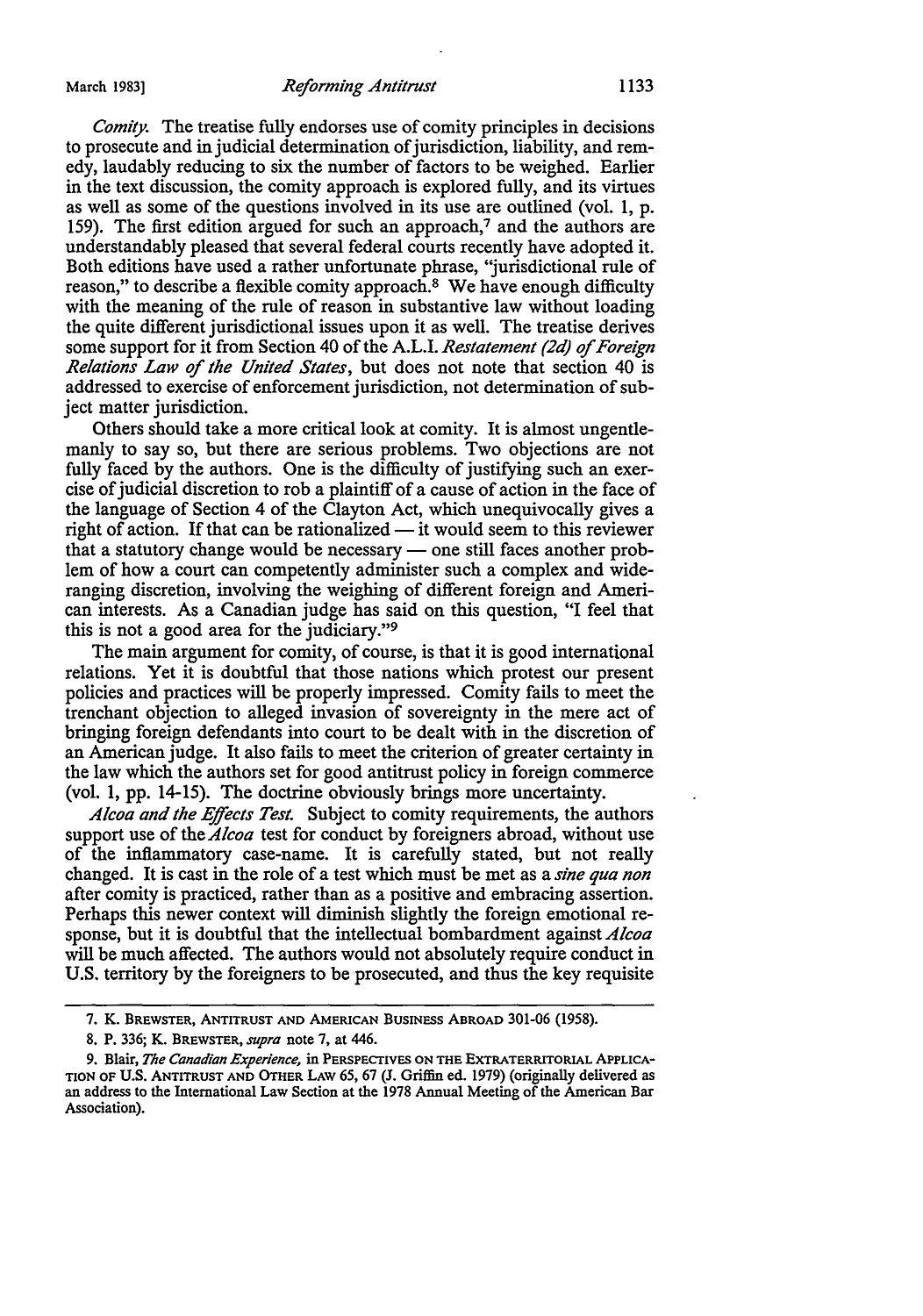in the British view of international law on this subject is not provided for.<sup>10</sup>

Continued allowance for an *Alcoa-type* effects test, despite the strong objections to it of a number of our closest English-speaking friends and allies, has support in the finding of an OECD study that most of the restrictive practice laws of the Western world rely to some extent on an "effects" test.  $\hat{I}$ <sup>1</sup> The test is a main element in the formulation of section 18 of the A.L.I. *Restatement (2d)* of *Foreign Relations Law* of *the United States,* although the latter requires only that the effect in the territory be "foreseeable," rather than "intended" as *Alcoa* requires. The authors, without explanation, do not discuss section 18; it is hardly mentioned. Perhaps this is because the American Law Institute is now working on a draft of a Third Restatement, and the current draft contains a substantial revision of section 18. The draft offers tests which seem to combine the *Alcoa* doctrine and comity considerations as the authors would do, with somewhat different terminology. Mr. Atwood has stated that he elected not to attempt discussion of this while it is only in a draft stage (1982 Supp. to vol. 1, p. iii).

Argument about *Alcoa* would be more enlightened if those engaging in it would have in mind that Judge Hand's opinion does not rest on effects alone. He notes the "effects" doctrine as a proposition of international law, but goes on to make proof of "intent" to restrain American trade the key element in the Sherman Act violation, coupled with actual effect as well. In other words, the Sherman Act, as interpreted in *Alcoa,* requires specific intent to injure American commerce on the part of foreigners acting abroad plus the effect of doing so  $-$  not merely effect. Foreign objectors should be asked to address themselves to the full formula, not to the much weaker straw man of effect alone.

The only approach fully likely to meet foreign objections, however, would be statutory change requiring proof of significant conduct within U.S. territory before jurisdiction over foreign persons could be claimed. There appears to be little inclination among serious students and policymakers in this country to go that far. It would seem to paralyze American defense against the most serious kind of foreign cartels, which would meet abroad and deliberately aim agreed-upon restraints at the American market, carefully designing them so as to avoid "conduct" in the United States. No jurisdiction which relies on a serious antitrust policy can be indifferent to such actions.

There is a way possibly to settle the problem, not mentioned by the authors. The key is the meaning of "conduct." Most arguments on "conduct" and "effects" proceed on a highly abstract plane, as if the two are mutually exclusive. But why is the intended effect of a foreign cartel in American territory not conduct in the territory? Divorcing the conspiracy from its effect is completely artificial. The effect is the ultimate action, while the conspiracy is merely a first step. The law is full of instances in

<sup>10.</sup> *See British Aide-Memoire* to the Commission of the European Communities (Oct. 20, 1969), *reprinted in* 1967 BRIT. PRAC. INTL. L. 58, *and in* I. BROWNLIE, PRINCIPLES OF PUBLIC INTERNATIONAL LAW 311 (3d ed. 1979),

<sup>11.</sup> COMMITTEE OF EXPERTS ON RESTRICTIVE BUSINESS PRACTICES, ORO, FOR ECONOMIC Co-OPERATION AND DEV., RESTRICTIVE BUSINESS PRACTICES OF MULTINATIONAL ENTER· PRISES 37 (1977).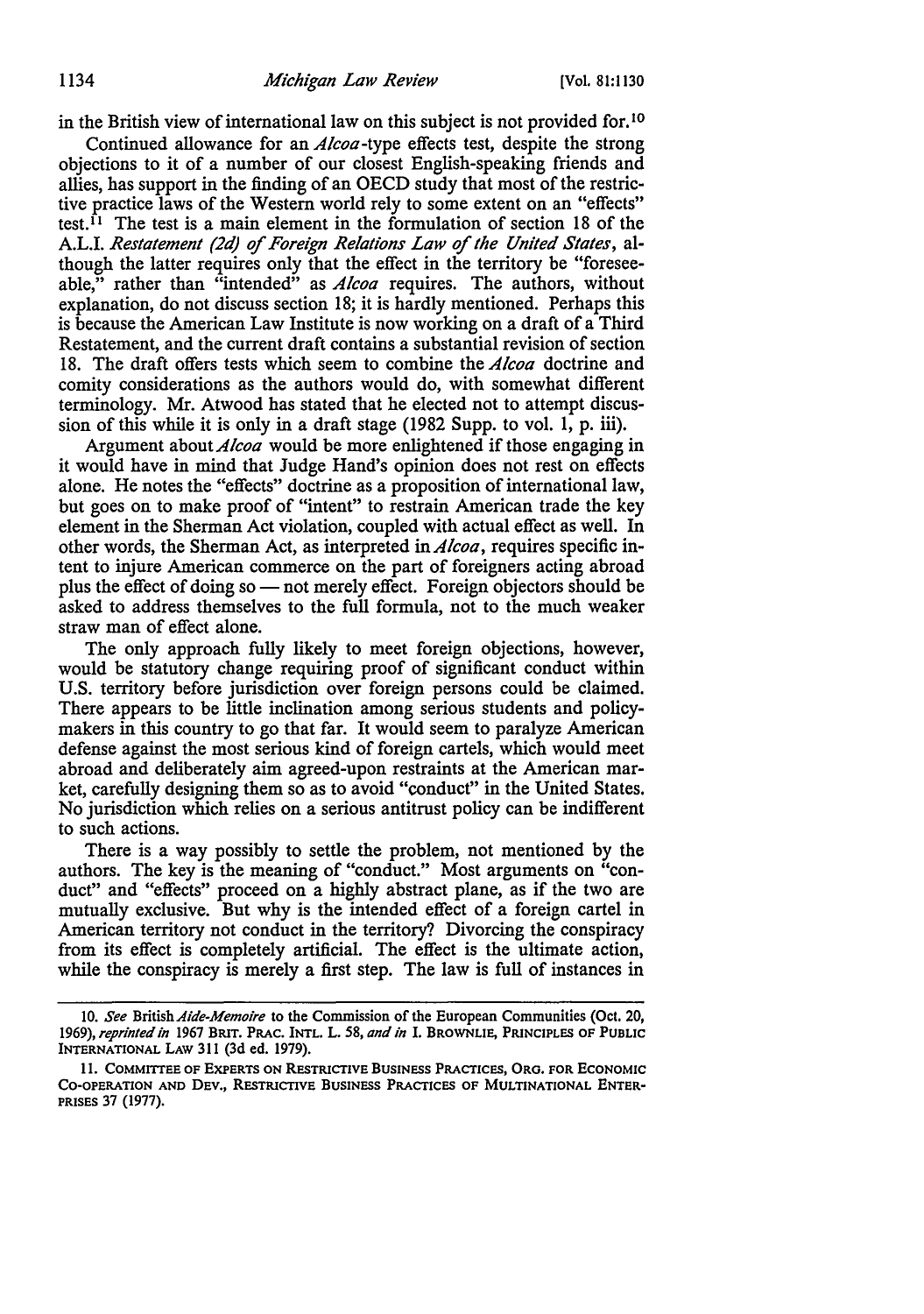which the effect of an act is treated as part of the act and is determinative of its legal significance. Let the criterion be conduct, provided conduct is given a realistic meaning which embraces its effect, at least where the effect is the ultimate purpose which motivates the act. This may not satisfy British objectors; their position is probably too hardened to be satisfied by that. But is it not a sensible position?

*Export Restraints.* At many places in the treatise and in their recommendations the authors argue that "export cooperation and the voluntary export restraint are lawful except insofar as they unreasonably restrain domestic competition or the export opportunities of other American firms" (vol. 2, p. 351). In this, they are in complete accord with the Department of Justice Antitrust Guide.<sup>12</sup> Horizontal price-fixing, market allocation and other restraints applied to distribution abroad, should not fall within the law, as long as American domestic markets are not affected and American exporters are not themselves injured in their export opportunities. The authors seem to feel more strongly about this than almost any other issue and are doubtless pleased that Congress has taken this approach by amending the Sherman and FTC Acts in 1982 along these lines. (The legislation was pending when the book was published and is not discussed in the book.) This is not because there is a convincing case that the present law has seriously hurt American exports; they concede that such evidence is weak (vol. 2, pp. 308-09). Nor do they argue that application of the law to activities having impact in foreign markets is particularly offensive to foreign governments (vol. 2, p. 324). The latter may welcome American prosecution of export cartels which raise prices in their markets.

Their main reasons appear to be that the theory that the law applies to export cooperation and to restraints having impact in foreign markets creates uncertainty as to the scope and application of the law, and extends it to the protection of foreigners abroad. American business should not be burdened with risks not substantially serving American interests. The argument is unabashedly tolerant of restraints of competition in exports so long as the restraint is not seen to be hurting Americans. Yet selfish and parochial as it may be, the argument would be persuasive if it correctly characterized the interests involved. But it does not do that. It repeatedly mischaracterizes them.

The difficulty begins with ignoring the implications of the fact that the Act has a foreign commerce clause, unlike most other nations' antitrust laws. The treatise does not analyze the meaning of the clause as such, and accords little role to it. The book's view of the scope of the Act could largely be implemented without a foreign commerce clause, as in other nations and the EEC. Restraints of competition in exports which affect domestic commerce can be reached by the interstate commerce provisions of the Sherman Act. Import restraints also almost inevitably have a domestic commerce effect and the foreign commerce clause adds little of importance there. It is as to exports where the clause is potentially most significant. Only one function for it remains under the authors' recommendation that of applying the Act where restraints injure the "export opportunities"

<sup>12.</sup> *See* ANTITRUST DIV. U.S. DEPARTMENT OF JUSTICE, ANTITRUST GUIDE FOR INTER-NATIONAL OPERATIONS 4-9 (1977).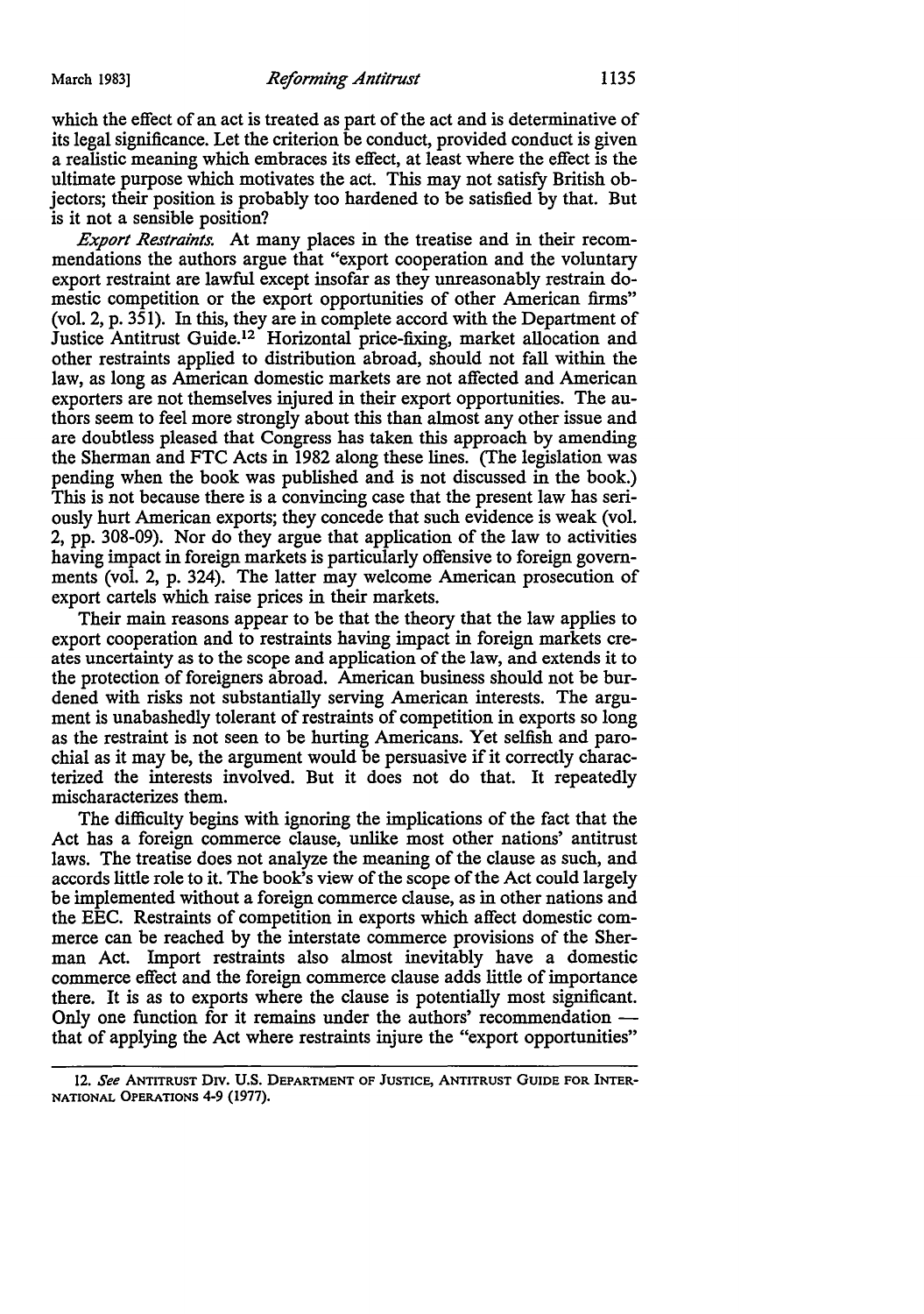of other American exporters. I agree that the Act would still do that, but this is a very limited role for a clause which stands parallel to the broad interstate commerce clause in the statute.

But a larger point should be made. The authors understate or overlook the basic policy of the Act itself as one which prescribes competition (or prohibits the elimination of competition) for the trade and commerce that Congress has power to regulate, *ie.,* both interstate commerce and foreign commerce. This is not, as the book calls it, an attempt to regulate foreign markets for the protection of foreigners aboard. It is to gain the assumed benefits of competition for the markets with which American interests are identified. These include not only the domestic market but also trade in exports. The assumption that competition among American exporters is beneficial may be a mistaken one, but that is not the authors' argument; they do not discuss the value of competition in exports. But that value underlies the foreign commerce clause as much as the interstate commerce clause. The book concedes that its approach may mean reduced volume and higher prices in exports, but this is thought to be only bad for foreign purchasers, while it is good for the profits of Americans as exporters (vol. 1, pp. 280-83).

But this monopoly view of trade is not the antitrust view at all. Competitive prices are good not only for the customers, but they are good for the trade itself and thus for the more efficient allocation of resources sought through the competitive system.

It genuinely appears that the authors do not perceive this. Perhaps they have been influenced by the popular claim that the policy of the Act is simply to serve the consumer's interest, a theory which draws attention away from competition as the desired force. Coupled with that is a tendency to talk of who it is that is meant to be "protected" by the Act. But the Act is not designed to "protect" people — but rather to keep them subject to competition and thereby serve all kinds of interests. Of course, the Act was not passed especially to protect foreign consumers. But was it not passed to promote competition in our foreign trade in the interest of Americans?

A contrary interpretation also overlooks the basic construction of the Sherman Act's "restraint of trade" phraseology developed by the Supreme Court from *Standard Oil* to the present.<sup>13</sup> In the foreign trade context, the authors along with other writers, continually talk of "who is restrained" by a given activity, using "restraint" in its literal sense as meaning "interfering with," or "injuring." With this concept, one can readily say that the Act is not meant to apply to conduct which restrains foreign consumers in foreign markets. On the other hand, under the same concept it does apply to restraint of American exporters by other exporters. This literal usage would also make the Act applicable to airplane hijackers; they also are restraining commerce.

The Act does not mean that. Dozens of Supreme Court decisions have made the phrase "restraint of trade" mean "restraint of competition." When the interstate and foreign commerce clauses are connected to that meaning, what we have is a law against (undue or unreasonable) restraint

<sup>13.</sup> Standard Oil Co. v. United States, 221 U.S. 1 (1911).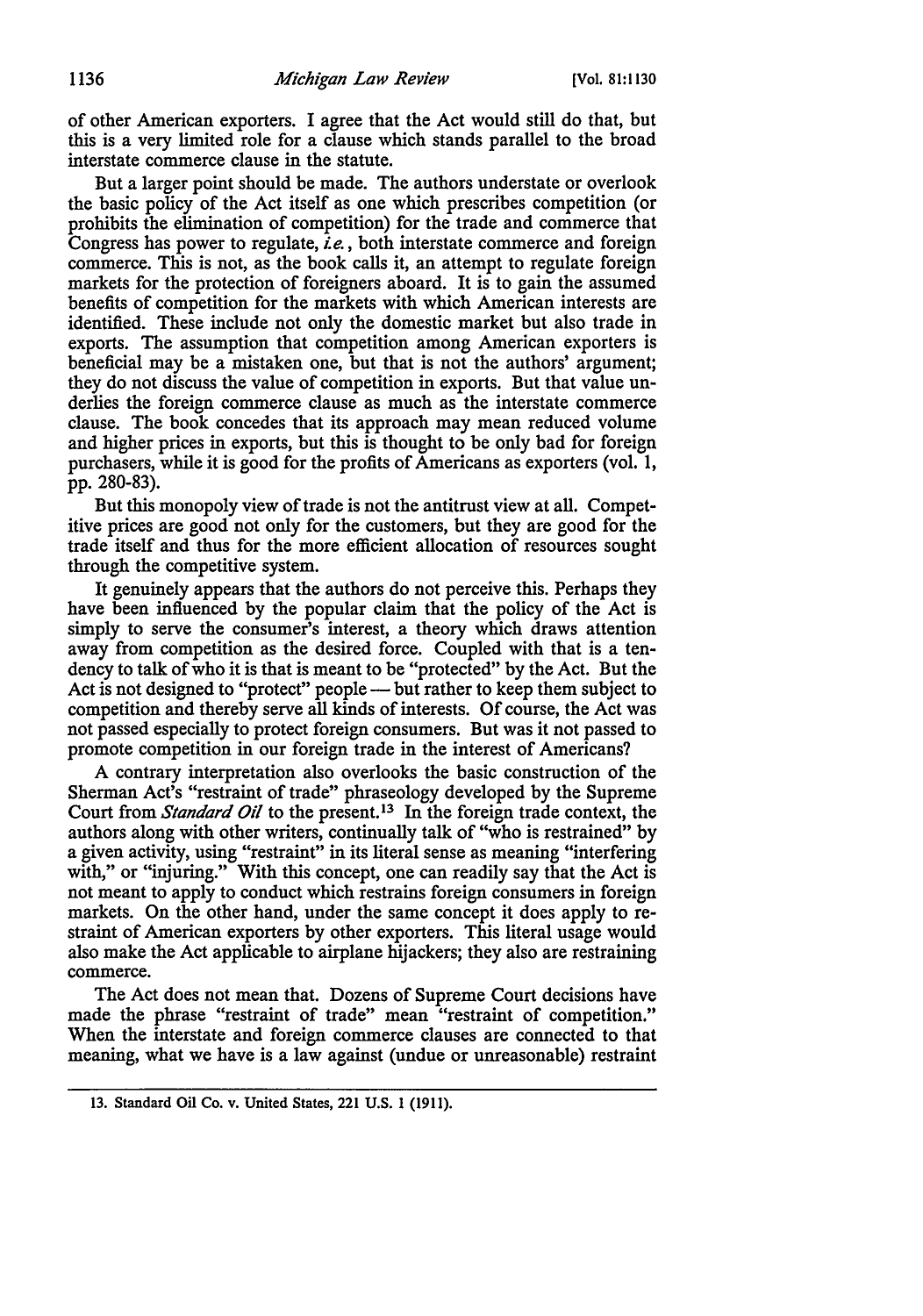of competition involving the domestic and foreign commerce of the United States which Congress has the power to regulate.

I dwell on this even though the 1982 amendments to the anti-trust laws have taken the same approach as that urged by the authors.<sup>14</sup> The issue may be thought "academic." But it is quite important nevertheless to try to keep straight the processes of interpretation of the Sherman Act, and it is also important to understand what this new legislation really does. It is said that it does little more than remove some uncertainty and conform the statute to what the law already was. 15 But the law was not really that way, in my opinion. The authors really have argued for what in substance is repeal of the significant role of the foreign commerce clause, and that is what Congress has done.

*Per Se Rules in Foreign Transactions.* The rule of reason, it is recommended, should be given broad scope and *per se* rules should play a relatively minor role. To the extent that the 1982 amendments leave something to which to apply reasonableness tests, I would agree with that general idea. The content of such tests, however, requires careful scrutiny. The "rule of reason" is not a general catchall for public interest arguments. The Supreme Court has rather carefully confined it to use in analyzing and weighing competitive factors, and has held over and over that it does not let in arguments of expediency that in given cases some policy other than competition (safety, good morals, etc.) is preferable. Contrary to what the authors seem to suggest, the "rule of reason" should not be asked to take account in some way of "special business considerations, the attitudes of foreign governments, and local policies and practices" (vol. 2, p. 352).

*Act* of *State Doctrine.* The book recommends that the doctrine should not be a defense in antitrust litigation. It has tended to go well beyond its original function of avoiding passing on the legitimacy of acts of a foreign government, and is often confused with the defense of foreign government compulsion. To that extent, I would strongly agree with the spirit of the recommendation. But the courts should nevertheless be wary about trying to determine whether a foreign state has acted legally within its own system, if that should become an issue.

The recommendation does not extend to what should be done with the governmental doctrines which remain, but Chapter 8 contains extensive. discussion and many good ideas.

*Administration* of *the Law.* The authors recommend consultation with the State Department before any government case involving foreign elements is filed. I assume that this is now the general practice, and am surprised by any implication that it might not be. In any event, it certainly should be. Also, though the book does not say so at this point, there should be notice and an offer of consultation with foreign states — at least those who are OECD members  $-$  whenever possible.

A further recommendation is made that the Secretary of State be given express power to request the President to waive, postpone, or modify a gov-

<sup>14.</sup> *See* note 2 *supra* for a description of the 1982 Acts.

<sup>15.</sup> See Garvey, The Foreign Trade Antitrust Improvements Act, 14 LAW & POLY. INTL. Bus. l, 38-39 (1982).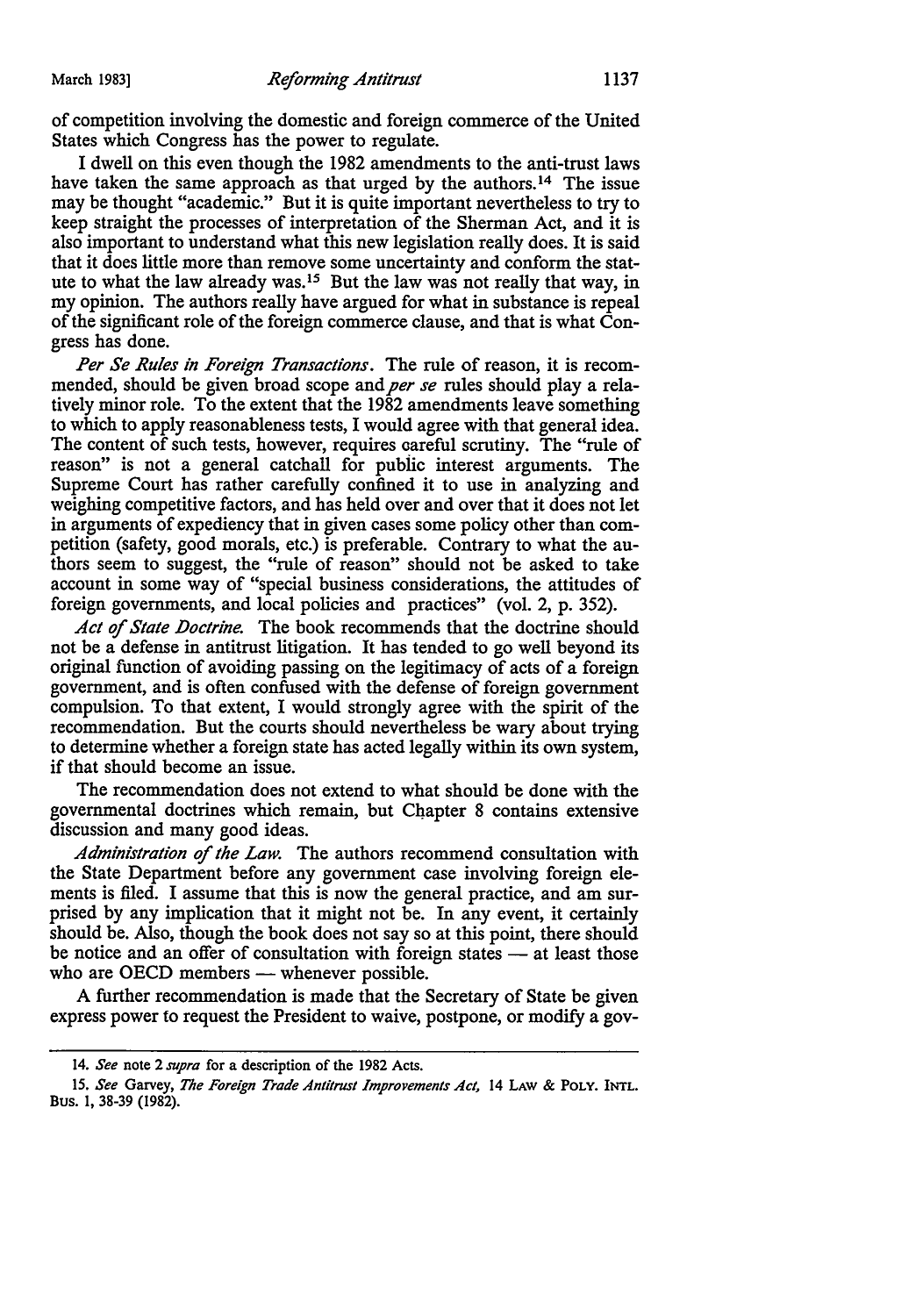ernment action where highly important to U.S. foreign policy or national security interests. The President is indeed the Chief Executive and is as responsible for the actions of the Justice Department as for any other department, and that certainly should include the power to act in this manner. It is not suggested, however, that the President be given formal exemption or advance clearance power.

The Federal Trade Commission, it is recommended, should defer to the Justice Department in foreign commerce enforcement. In practice, the FTC has not been terribly active in the foreign field, and this seems to be sensible.

*Private Treble Damage Suits.* In the only major statutory change proposed, the authors would legislatively create a presumption against trebling of damages where foreign conduct is involved, if the conduct is substantially by foreigners, lawful under the laws of the jurisdiction where it occurs, and not directed from within the United States. There is little doubt that treble damage suits have been a prime source of annoyance to foreign governments. Even though they were invented by the English Statute of Monopolies of 1623, the United Kingdom and some other nations strongly object to their current use. 16 Coupled with the class action, they have become monsters in some cases at home as well.

Drawing the kinds of lines proposed here will be difficult to do, and more difficult for courts to administer. A better solution might be to solve the problem as part of an overhaul of the entire treble damage remedy. If that cannot be, the recommendation should probably be considered. But one should not be sanguine that this will eliminate most of the aggravation. The most frequent objections by foreign nations are to our personal jurisdiction and discovery methods, and these are not dealt with in the recommendations.17

### SERIOUSNESS OF THE PROBLEMS OF FOREIGN APPLICATION

We have noted that the primary problems at which Messrs. Atwood and Brewster are aiming are damage to foreign relations and difficulties for American businesses arising from uncertainties in the law and excessive claims of extraterritorial scope. There is no doubt that these are important,

<sup>16.</sup> It is interesting to note that the British treble damage provision, though evidently not used in modem times, remained in the statutes until 1969, when the relevant section was repealed. *See* Statute of Monopolies, 24 HALSBURY's STAT. OF ENGLAND 542 (3d ed. 1970) (reprinting 21 Jae. I C.3).

<sup>17.</sup> The book indicates that generally foreign rules on discovery are more restrained than those of the United States (Vol.  $\tilde{2}$ , p. 227). While this is doubtless the case as to many national laws, the investigatory powers of the EEC Commission under Council Regulation 17 (11) and (14) are very great in antitrust matters. The Commission has broad power to compel document production and to make on-the-spot examination of evidence as to parties and third persons. (It may require oral explanation of such materials, but it does not have a general power to compel depositions.) It may also call upon Member States to assist it through their laws. u. TOEPKE, EEC COMPETITION LAW 725-27 (1982); COMMON MARKET AND AMERICAN ANTITRUST: OVERLAP AND CONFLICT 139-45 (J. Rahl ed 1970); B. HAWK, UNITED STATES, COMMON MARKET AND INTERNATIONAL ANTITRUST: A COMPARATIVE GUIDE, ch. 7 (1979); V. KoRAH, AN INTRODUCTORY GUIDE TO EEC COMPETITION LAW AND PRACTICE (2d ed. 1981).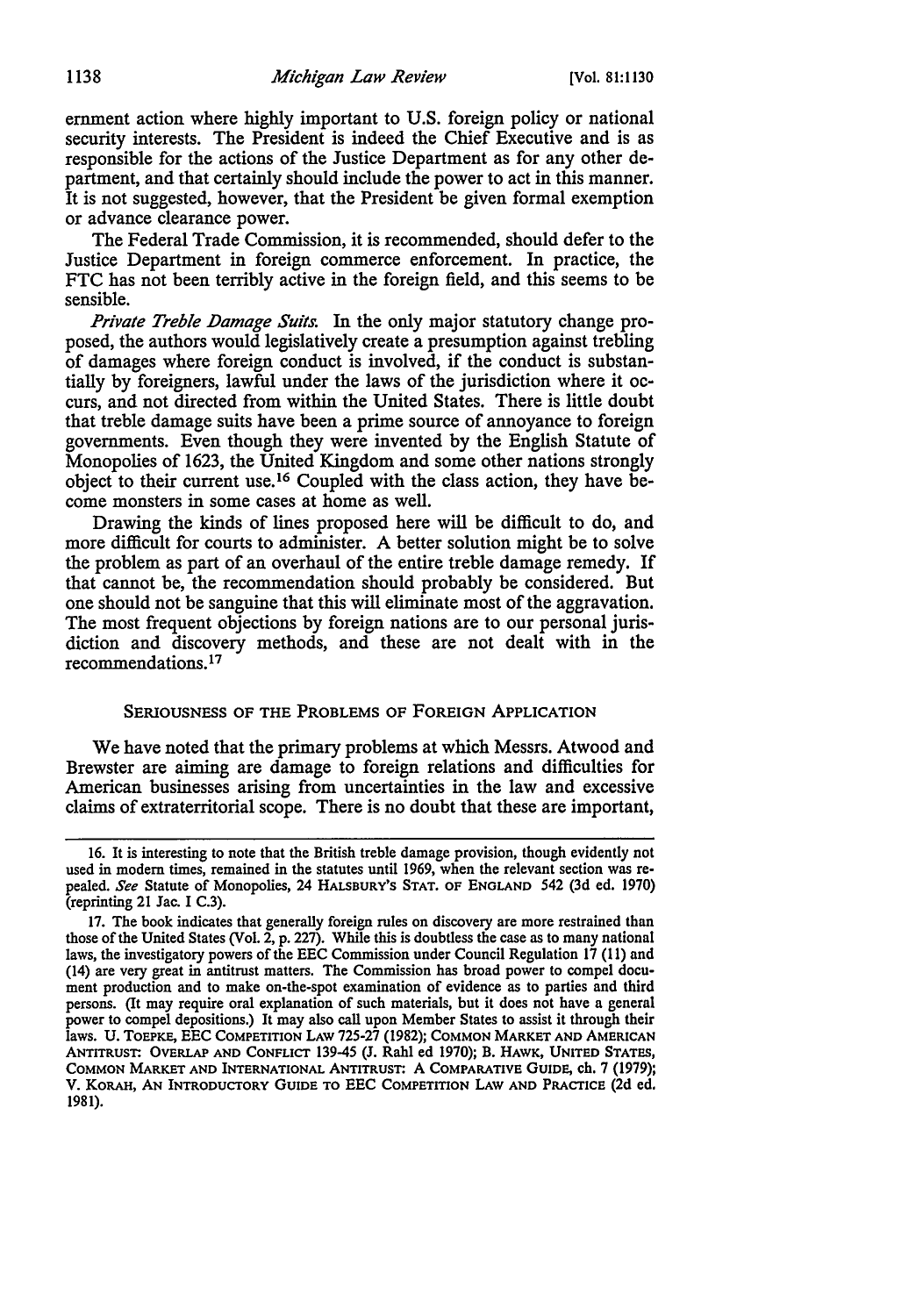but how is their importance to be measured? Before deciding upon ideas for change, one should try to weigh their seriousness.

*Foreign Government Reaction.* As to foreign reaction, the authors describe it in the most grave of terms - "outrage" and "resentment" are used over and over, and an impression of a large volume of official protests is given. Anyone who has worked in this field has encountered this; it is quite real. But it would be helpful if there were more analysis of the types of reaction and the underlying motivations for them. In some instances known to this writer, foreign govenment protests have been generated by private interests as tactical moves. This is to be expected, and our own Government has probably acted similarly in other matters. But we ought to try to be informed because it may make a difference in how we should respond.

For example, there would always be merit if there were a lack of reasonable consultation, or of other kinds of international good manners. Normally, however, a foreign government will contend that the United States has overstepped the boundaries of sovereignty. Invasion of sovereignty, according to the British position at least, is a much more serious offense, and cannot be cured without adherence to their version of international law, which requires abandonment of jurisdiction based on effects. The recommendations, as we have seen, do not go quite that far, although the comity principles recommended would enable the American court to take into account the question of where conduct occurred. But comity may not be enough because it is discretionary with the American court.

Should we not be concerned with the underlying motivations? The authors urge greater recognition of foreign interests, but what are the most weighty interests and what are they based on? Suppose it appears that a foreign government is actuated primarily by a desire to carry out the representation of private interests in a given matter? We need to evaluate how much that weighs in the balance, as against loftier national concepts like sovereignty. To what extent is sovereignty a make-weight or a too-superficial claim? This is not a simple matter in today's interdependent world, especially where international markets are involved. The book notes at the beginning how governments increasingly seem to be involved in arrangements that raise antitrust questions. The United States may be justified in questioning whether some of the protests are not a new form of cartel activity rather than an old nation-state reaction-tendency. <sup>18</sup>

*Injury to American Business.* On the second issue of injury to American

<sup>18.</sup> Of course, our standing to complain is reduced by the 1982 legislation, which conforms to the authors' views, and which, with some qualifications, lifts the ban of the Sherman Act on U.S. cartels formed to raise prices, allocate markets and otherwise restrain competition in export trade. The authors and legislators suggest that foreign governments protect their own markets by using their antitrust laws to attack such cartels. This, of course, is a prescription for extraterritorial application of their laws under something like the *Alcoa* doctrine, to which some of them strongly object. While attacks and counter-attacks of this nature would cause the collapse of many export cartels, it is not at all likely to occur. Almost every nation has an exemption or immunity for such arrangements, *see* Rahl, *International Application of American Antitrust Laws: Issues and Proposals,* 2 Nw. J. OF INTL. L. Bus. 336, 345 (1980), and the United States has just provided them with a new example to follow. With such pro-cartel activity by the nations, who will be so two-faced as to attack the same activity by others?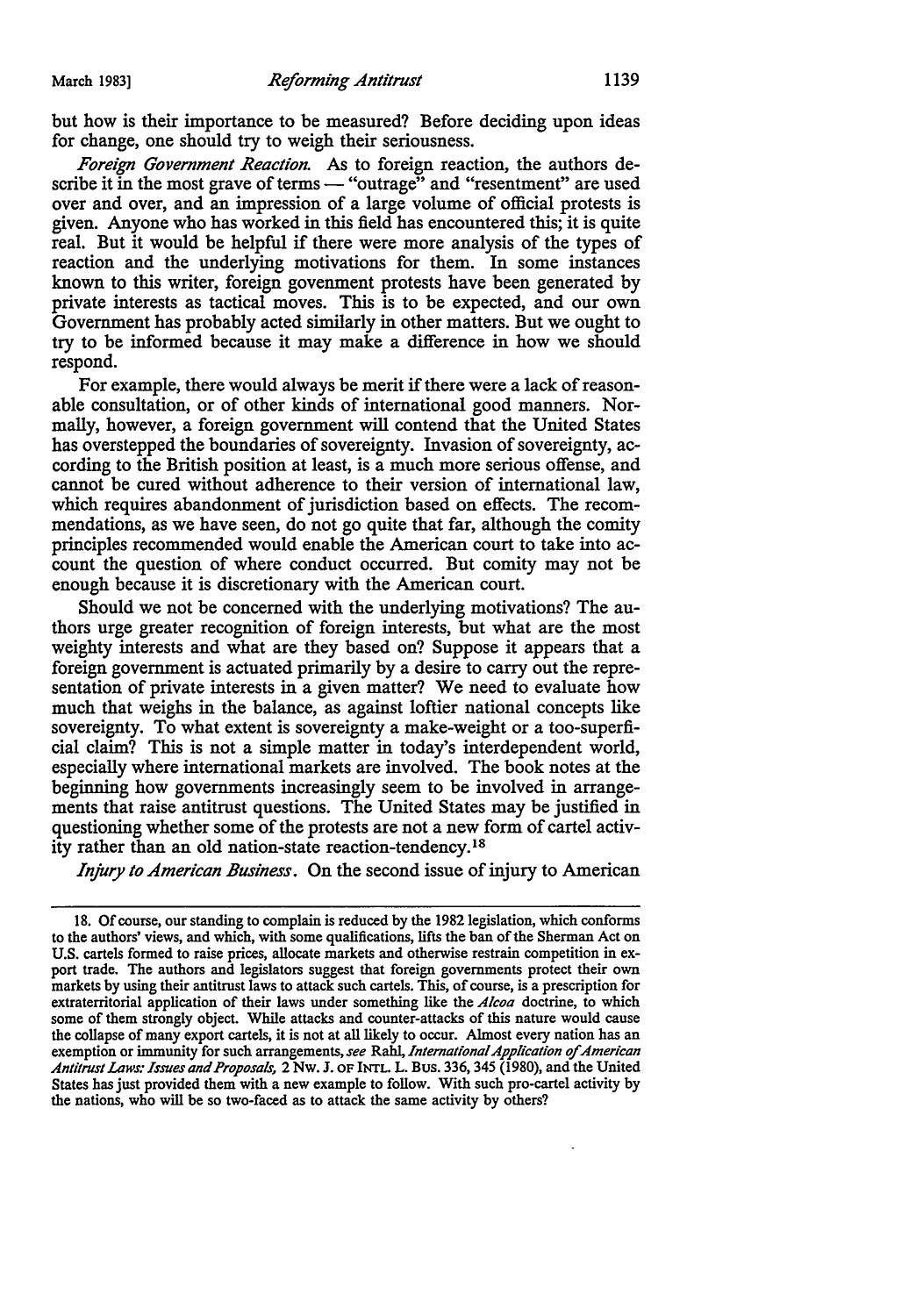business from the uncertainties and extraterritorial claims of the law, we should look to modern business-economic methods of analysis, coupled with some legal realism. A cost-benefit analysis seems imperative. First, we need to define the injuries — what kinds and how much? That is a difficult task, but claims need to be evaluated, not simply accepted at face value. Business spokesmen sometimes complain a great deal about antitrust, but the complaints must be sorted out. Business people are also practical people, and are always considering alternative ways of doing things. A legal problem here and there is likely to be met by pursuing some other approach. Determining how much the net harm is may be impossible, but severe harm cannot be assumed. Furthermore, although there will always be some uncertainties in a field such as this, practical legal advice usually can provide adequate guidance in antitrust foreign commerce matters, in my experience. It is to be doubted that the uncertainties are any more serious than with antitrust at home.

The largest question remains, and the treatise does not really ask it.<sup>19</sup> How should the *benefits* of antitrust policy in foreign commerce matters be weighed? To what extent do benefits outweigh injuries? This is a complex question, since the concept of benefit, like that of injury, includes not only individual trader benefit, but also larger public benefit. Further, which benefits directly cancel out what injuries, and which ones are mutually exclusive with injuries?

Antitrust policy directly keeps open trade opportunities for some traders. This kind of benefit is recognized by the authors in their recommendation on the law pertaining to export restraints. The larger public benefit from maintaining a competitive system in our foreign trade is far more difficult to perceive, but it is also more important. Seeming failure to perceive this in concrete terms underlies the book's recommendation to curtail the application of the Act to export cartels, and it accounts for the serious mistake made by Congress in adopting the 1982 amendments.

On the other hand, there may not be much loss in curtailing application of the Act to vertical restraints carried out in exports, provided they have an impact only in foreign markets, because such restraints may not harm competition in exports.

#### EFFICACY OF THE RECOMMENDATIONS

Will the recommended approaches solve the problems? Overall, they will certainly contribute to reducing tensions and lightening somewhat the impact of the law on private business. Foreign government aggravation is not likely to cease, however. The basic problems of extraterritorial substantive and procedural application of our law will remain in the form of some continued reliance on the effects test, and continuation of our enforcement procedures, except for possible reduced use of treble damages. The most effective way to please some foreign governments would be simply to stop bringing proceedings in the international area where their interests are concerned. That would be much too costly, and Atwood and Brewster do not

<sup>19.</sup> I have written more about this in *International Application of American Antitrust Laws: Issues and Proposals,* 2 Nw. J. OF INTL. L. & Bus. 336, 348-55 (1980).